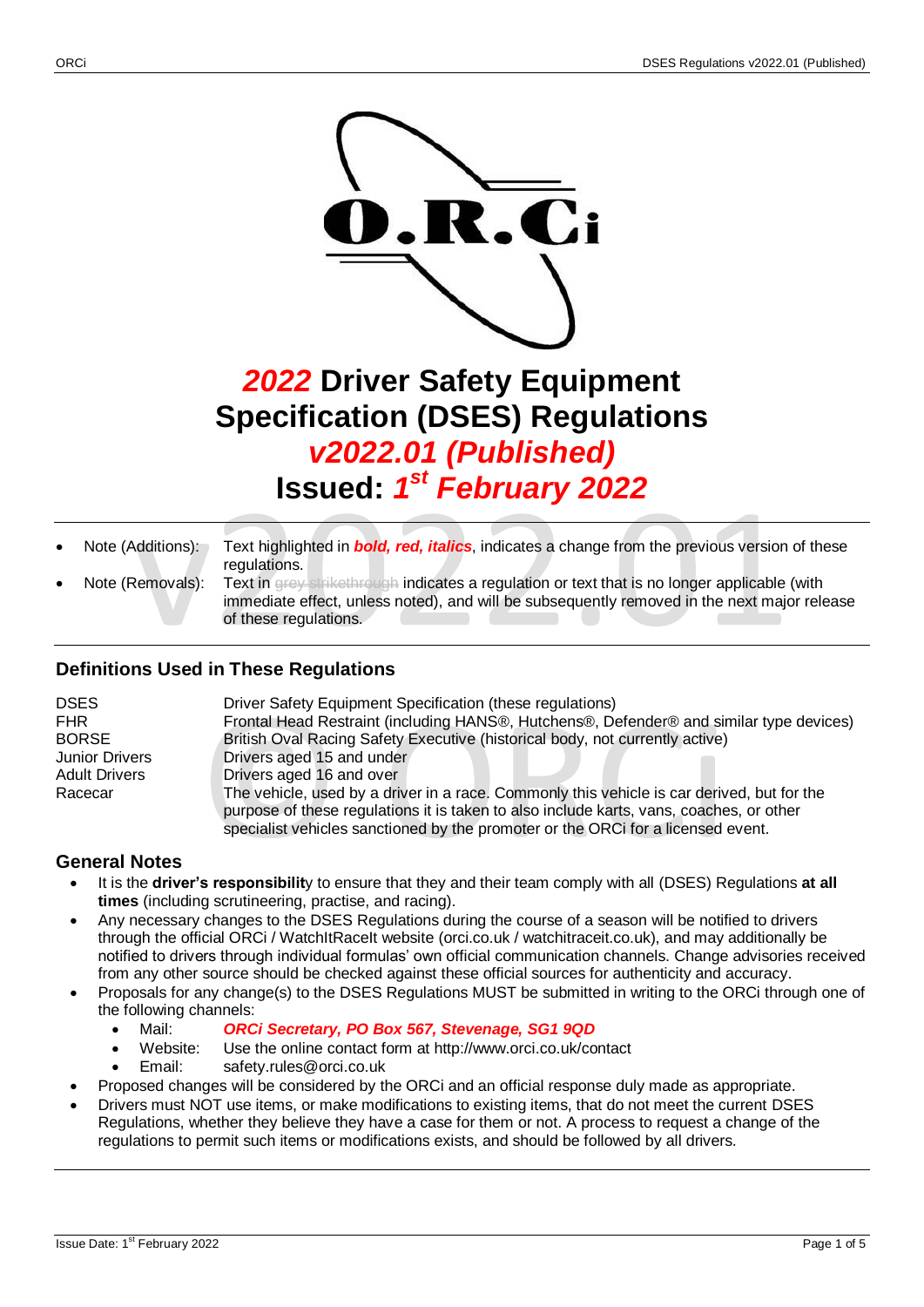## **900 General**

**900.01** All DSES Regulations apply to all drivers in all ORCi and ORCi-affiliated formulas unless otherwise stated.

- Where the carrying of one or more authorised passengers in a racecar is sanctioned at an event, and would require the driver to wear/engage their mandated safety equipment, e.g. 2-seater ridealong demonstrations, then these regulations apply equally to the passenger(s) as they do the driver.
- **900.02** All driver safety equipment must be worn/engaged at all times when on track during racing, practise, test, time-trial, exhibition, or demonstration sessions.
- **900.03** The manufacturer's and homologation identification marks on all safety equipment MUST remain visible as originally produced.
- **900.04** Where an ORCi official is unable to determine the conformance of any safety equipment item to these regulations, or an item is identified as not being in conformance, the ORCi reserves the right for an official to refuse use of the item until such time as its conformance can be determined, and/or retain the item for the duration of the event.
- **900.05** It is the responsibility of the driver to maintain and care for their safety equipment in an appropriate manner, and in accordance with any instructions issued by the manufacturer(s).
- **900.06** It is the responsibility of the driver to ensure their safety equipment is fit for the intended purpose since significant damage could be sustained without this being apparent to any official.

## **901 Helmets and Goggles/Visors**

## **901.01 Helmets**

- **901.01.01** A helmet conforming to at least one of the permitted standards detailed below MUST be worn.
- **901.01.02** Helmets MUST meet or exceed the MINIMUM standard as directed by the ORCi (previously undertaken by BORSE).

The current permitted helmet standards for all drivers are:

- FIA 8860-2010
- FIA 8859-2015
- FIA 8860-2018
- FIA 8860-2018 ABP
- Snell SA2010
- Snell SAH2010
- Snell SA2015
- Snell EA2016
- Snell SA2020
- SFI Foundation 31.1A
- SFI Foundation 31.2A
- SFI Foundation 31.1
- ECE R22.05
- *ECE R22.06*

The following helmet standards are permitted for Junior drivers only in addition to those above:

- Snell CMR 2007
- Snell CMS 2007
- Snell CMR 2016
- Snell CMS 2016
- SFI 24.1
- **901.01.03** The helmet MUST fit the driver correctly, referencing the manufacturer's sizing/fitting guidelines. **901.01.04** All helmets MUST display the green "ORCi 20 Approved" serial-numbered helmet sticker, as per
	- Illustration 01 below. Older green 2019, blue 2015, and red 2010 stickers are NOT valid (Illustrations 02, 03 and 04).
		- A dated ORCi sticker indicates only that a helmet was manufactured and homologated to one of the permitted standards listed above.
		- Where a helmet is presented for a pre-meeting safety check without the appropriate ORCi dated sticker, it will be inspected by a scrutineer or appropriate official, and, if homologated to one of the permitted standards above, it will either be:
			- (a) Stickered with the current ORCi dated sticker and accepted for use (subject to basic checks for obvious signs of significant damage), or,
			- (b) Temporarily accepted for use (subject to basic checks for obvious signs of significant damage) pending the application of an ORCi dated sticker at a later date by an appropriate official.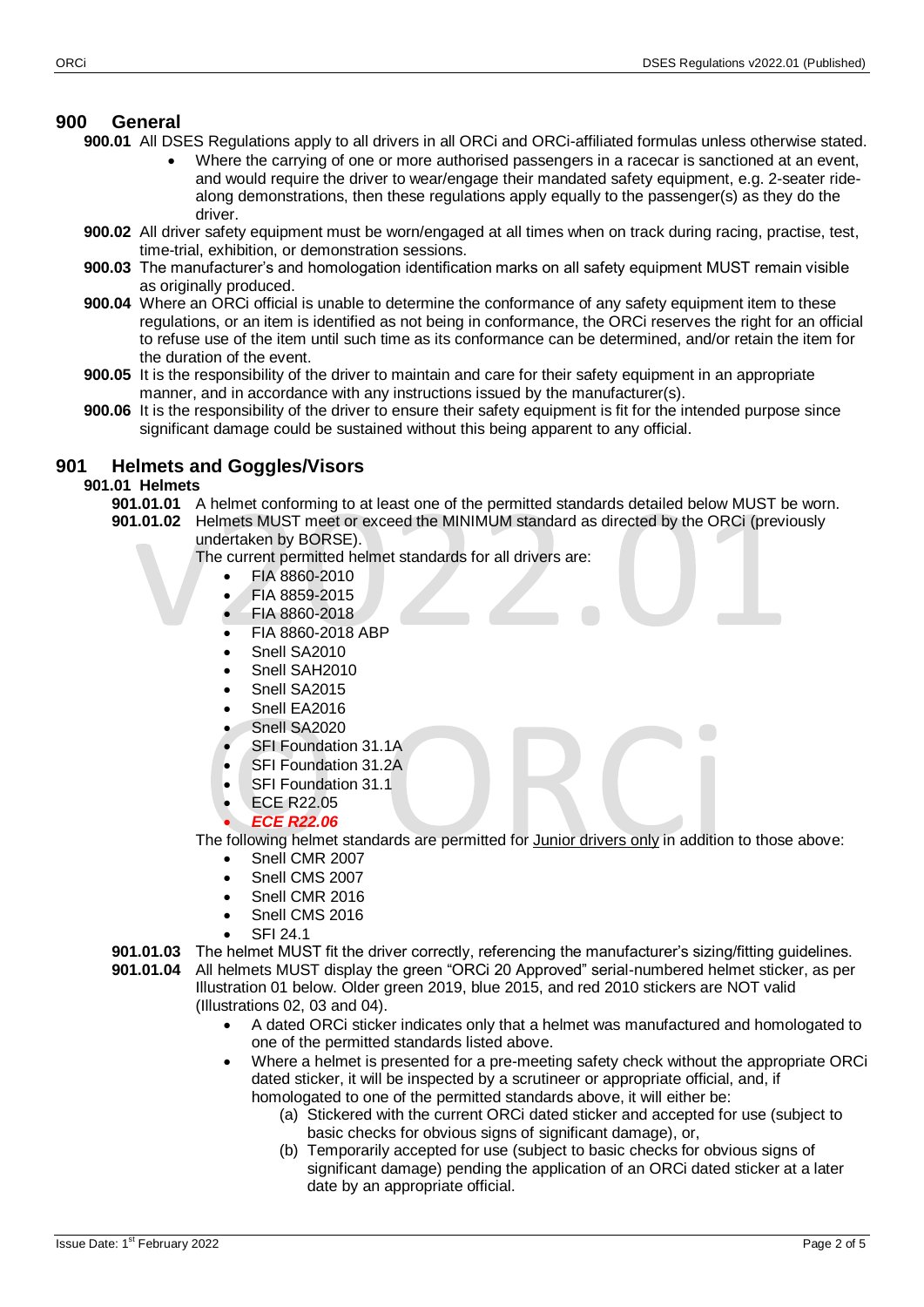

## **901.02 Goggles/Visors**

**901.02.01** Shatterproof goggles or a shatterproof visor MUST be worn with the helmet at all times.

## **902 Clothing**

## **902.01 Race-Suits/Overalls**

- **902.01.01** A flame resistant race-suit/overall MUST be worn.
- **902.01.02** Flame resistant race-suits/overalls MUST be manufactured from Proban®, or material of a higher specification, e.g. Nomex®.
- **902.01.03** Flame resistant race-suits/overalls MUST be clearly marked with the relevant SFI, FIA or equivalent standard, or the manufacturer's statement of protection.
- **902.01.04** Race-suits/overalls MUST be maintained in a clean and tidy condition.
- **902.01.05** Race-suits/overalls manufactured/certified to Karting standards, including, but not limited to, the CIK-FIA Level 1 or Level 2 standards, are NOT permitted as they do NOT provide the appropriate level of heat/flame protection.

#### **902.02 Gloves**

- **902.02.01** Flame resistant gloves MUST be worn.
- **902.02.02** Flame resistant gloves MUST be clearly marked with the relevant SFI, FIA or equivalent standard, or the manufacturer's statement of protection.

#### **902.03 Balaclavas**

- **902.03.01** A flame resistant balaclava MUST be worn.
- **902.03.02** Flame resistant balaclavas MUST be clearly marked with the relevant SFI, FIA or equivalent standard, or the manufacturer's statement of protection.

#### **902.04 Undergarments**

**902.04.01** Flame resistant socks and undergarments provide a high degree of additional protection and are highly recommended to all competitors.

#### **902.05 Wet-Weather Protection**

- **902.05.01** The wearing of wet-weather protective clothing is permitted.
- **902.05.02** Any wet-weather clothing must be worn in ADDITION to, and OUTSIDE of, the required flame resistant race-suit/overall and other mandatory items specified above.

## **903 Head/Neck Protection**

## **903.01 All Junior Formulas**

- **903.01.01** An FHR device or neck-brace MUST be worn.
- **903.01.02** If a neck-brace is used, it MUST be of the complete-circle type, i.e. it must form a complete circle around the driver's neck with no gaps.
- **903.01.03** The use of "U" shaped, or "horseshoe" neck-braces is NOT permitted.

## **903.02 All Adult Formulas**

- **903.02.01** The use of an FHR device or neck-brace is permitted.
- **903.02.02** The use of an FHR device or neck-brace MUST be in accordance with any regulations issued by the governing body for each formula, e.g. ORCi, BriSCA F1/F2, NHRPA, Stoxkarts, Individual Promotions, etc.

## **904 Safety Harness**

**904.01 Usage**

- **904.01.01** A full safety harness MUST be used in accordance with the specifications below.
- **904.01.02** All mandated straps MUST be used at all times.

## **904.02 Type And Design**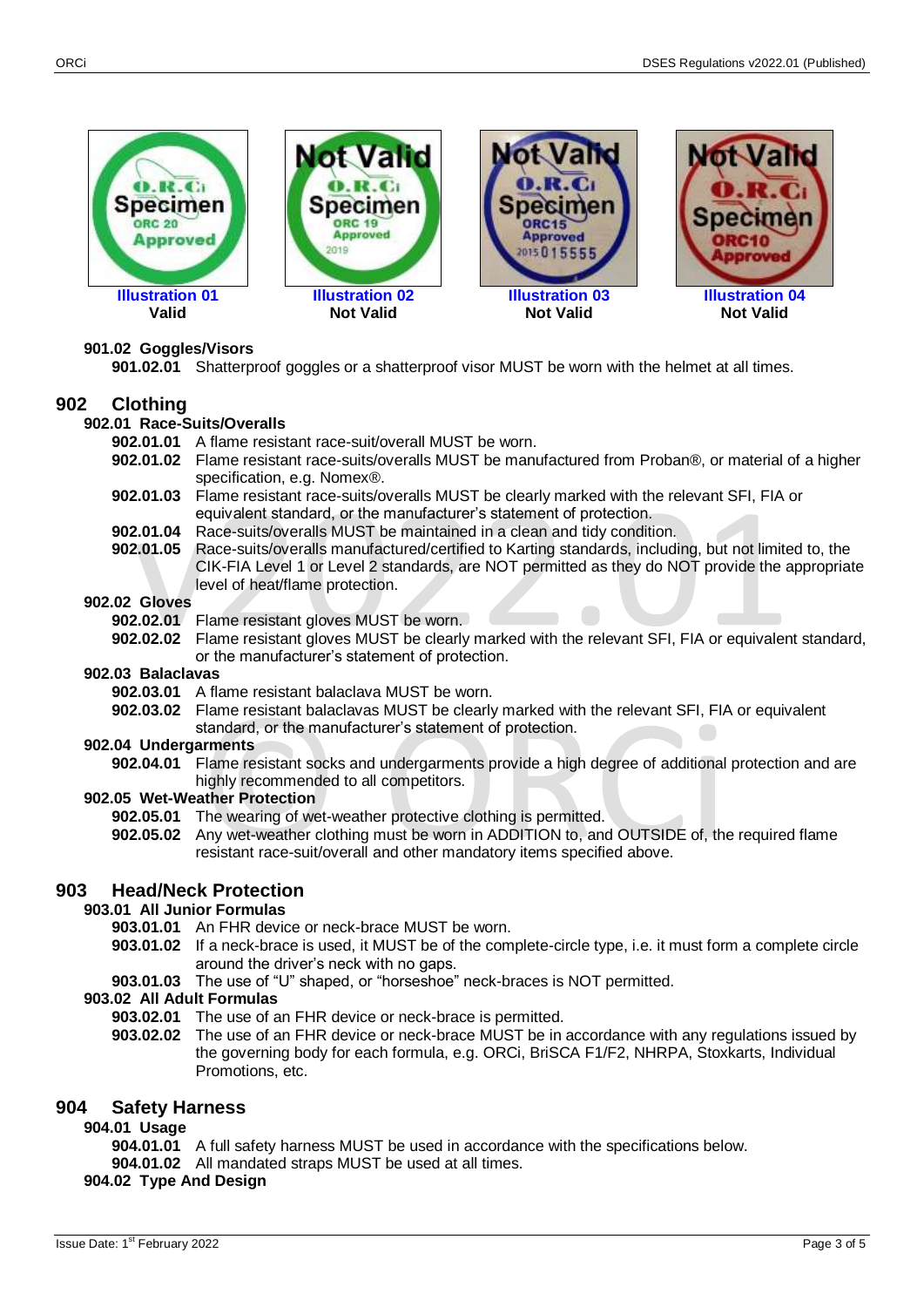- **904.02.01 ALL Formulas, EXCEPT Banger Type Formulas –** The harness MUST comprise of a MINIMUM of 2 shoulder straps, 2 lap straps, and an anti-submarine strap (also referred to as a sub-strap, or crotch-strap) in a MINIMUM 5-point design.
- **904.02.02 Banger Type Formulas ONLY –** The harness MUST comprise of a MINIMUM of 2 shoulder straps and 2 lap straps in a MINIMUM 4-point design.
- **904.02.03 ALL Formulas –** The harness MUST incorporate a quick-release buckle (including rotary buckles, and NASCAR lever-latch type buckles), to which all straps MUST be connected.
- **904.02.04 ALL Formulas –** Where a NASCAR lever-latch type buckle is used, it is permitted to fit a method of protection to prevent race-suit/overall sleeves from accidentally unhooking the buckle during racing. E.g. a small section of "Tubegrip" elasticated bandage, slid over the hooked buckle.

# **904.03 Harness Strap Width – ALL Adult Formulas**

## **904.03.01 Shoulder and Lap/Pelvic Straps**

**Applies to: ALL Harnesses (Unless Specified Below) –** The shoulder and lap/pelvic straps of ALL harnesses MUST measure at least a MINIMUM of 3in/75mm in width, unless explicitly stated below. This applies to, but is not limited to:

- ALL non-homologated harnesses
- ALL harnesses with NASCAR lever-latch type buckles
- ALL harnesses homologated to SFI standards
- ALL harnesses homologated to FIA standards that do not meet the alternate FIA criteria below

## **904.03.02 Anti-Submarine Strap(s)**

**Applies to: ALL Harnesses –** The anti-submarine strap MUST measure at least a MINIMUM of 1¾in /44mm in width on ALL harnesses.

## **904.03.03 Shoulder Straps Exception – FHR Device Use**

## **Applies to: ONLY 3in/75mm Width Harnesses Used WITH an FHR Device**

Where an FHR device is used by a driver, it is permitted to use shoulder straps that taper below the minimum 3in/75mm specification, above the adjuster ONLY, in order to ensure the correct fitment of the harness/FHR device combination. The lower section of the straps, between the adjuster and the tongue, must still meet the MINIMUM 3in/75mm requirement above.

- This exception applies to the shoulder straps ONLY.
- Any such straps MUST be manufactured by a recognised industry supplier AND be specifically designed for use with an FHR device.

# **904.03.04 Lap/Pelvic and Shoulder Straps Exception – FIA Harnesses**

## **Applies to: ONLY FIA Homologated Harnesses with Lap/Pelvic Straps Less Than 75mm/3in in Width**

The use of lap/pelvic straps that are narrower than the generic 3in/75mm minimum width specified above is permitted on FIA homologated harnesses ONLY. The harness MUST meet ALL the following criteria:

- The lap/pelvic straps MUST measure at least a MINIMUM of 2in/50mm in width.
- The harness MUST be certified/homologated to the current FIA standards: 8853/98 or 8853-2016.
- The FIA identification/homologation/date labels MUST be intact and visible to scrutineers on ALL strap sections of the harness.
- The harness MUST be within its visibly stated validity period.
- **NO FHR Device –** If used WITHOUT an FHR device, the shoulder straps MUST measure at least a MINIMUM of 2.75in/70mm in width.
- **WITH FHR Device –** If used WITH an FHR device, the shoulder straps MUST measure at least a MINIMUM of 2in/50mm in width, and MUST be specifically designed for use with an FHR device.

## **904.04 Harness Strap Width – ALL Junior Formulas**

**904.04.01** The shoulder and lap/pelvic straps MUST measure at least a MINIMUM of 2in/50mm in width.

**904.04.02** The anti-submarine strap MUST measure at least a MINIMUM of 1¾in /44mm in width.

# **904.05 Installation**

- **904.05.01** The harness MUST be securely mounted to the floor, roll-cage, and/or chassis of the racecar.
- **904.05.02** Harness manufacturers may issue their own installation guides. Therefore, harnesses MUST be installed with reference to the manufacturer's information, and giving consideration to the mountings, and location/placement of straps in relation to other components in the racecar. Major manufacturers have installation information on their websites to aid drivers when fitting harnesses to their racecars. Useful websites include: